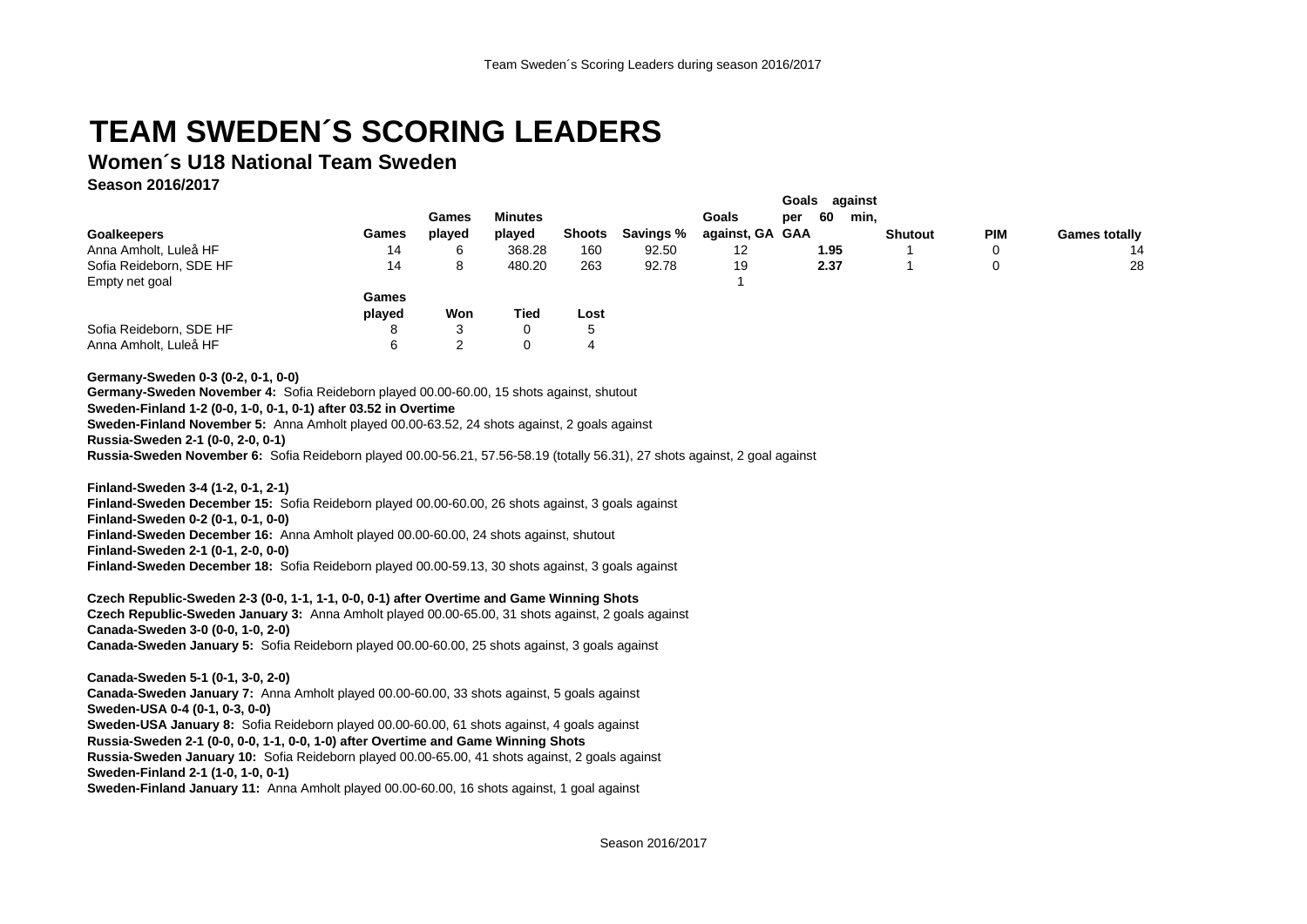## **Canada-Sweden 6-2 (1-0, 2-2, 3-0)**

**Canada-Sweden January 13:** Sofia Reideborn played 00.00-55.40 and 56.11-56.30 and 56.41-60.00 (totally 59.18), 38 shots against, 5 goals against, 1 shot, 1 goal in empty net **Russia-Sweden 2-0 (0-0, 0-0, 2-0)**

**Russia-Sweden January 14:** Anna Amholt played 00.00-59.36, 32 shots against, 2 goals against

| <b>Forwards-defence</b>                    | Games | Goals | Assist | <b>Points</b> | <b>PIM</b> |  | Total $+/-$ | <b>Games totally</b> | <b>Goals totally</b> |
|--------------------------------------------|-------|-------|--------|---------------|------------|--|-------------|----------------------|----------------------|
| Hanna Olsson, f, Djurgårdens IF            |       |       |        |               | 10         |  |             |                      |                      |
| Josefin Bouveng, f, Wings HC Arlanda       | 13    |       |        |               |            |  |             | 16                   |                      |
| Paula Bergström, d, MODO Hockey            | 14    |       |        |               |            |  |             | 25                   |                      |
| Celine Tedenby, f, MODO Hockey             | 10    |       |        |               |            |  |             | 34                   |                      |
| Felizia Wikner-Zienkiewicz, f, MODO Hockey | 14    |       |        |               |            |  |             |                      |                      |
| Sofie Lundin, f, Djurgårdens IF            | 14    |       |        |               |            |  |             | 26                   |                      |
| Lina Ljungblom, f, Skövde IK               | 14    |       |        |               |            |  |             | 14                   |                      |
| Solveig Neunzert, d, Djurgårdens IF        | 14    |       |        |               |            |  |             | 30                   |                      |
| Alva Johnson, f, SDE HF                    |       |       |        |               | 20         |  |             |                      |                      |
| Ida Press, d, Djurgårdens IF               | 12    |       |        |               |            |  |             |                      |                      |
| Elin Olovsson, f, AIK                      | 13    |       |        |               |            |  |             |                      |                      |
| Maja Nyhlén-Persson, d, Leksands IF        | 14    |       |        |               |            |  |             |                      |                      |
| Matilda af Bjur, f, Linköping HC           | 14    |       |        |               |            |  |             | 35                   |                      |
| Ethel Wilhelmsson, f, AIK                  | 12    |       |        |               |            |  |             |                      |                      |
| Fia Larsson, d, Färjestads BK              | 13    |       |        |               |            |  |             | 13                   |                      |
| Jennifer Carlsson, f, Göteborg HC          | 14    |       |        |               |            |  |             |                      |                      |
| Selma Aho, d, HV 71                        | 14    |       |        |               |            |  |             |                      |                      |
| Wilma Wäng-Germundsson, d, Södertälje SK   | 12    |       |        |               |            |  |             |                      |                      |
| Jenny Antonsson, f, Mörrums GoIS IK        |       |       |        |               |            |  |             |                      |                      |
| Pernilla Forsgren, d, Luleå HF             |       |       |        |               |            |  |             |                      |                      |
| Linnea Johansson, f, IF Troja/Ljungby      |       |       |        |               |            |  |             |                      |                      |
| Fanny Brolin, f, Söderhamn-Ljusne HC       |       |       |        |               |            |  |             |                      |                      |
| Wilma Carlsson, d, Brynäs IF               |       |       |        |               |            |  |             |                      |                      |
| Agnes Wilhelmsson, f, AIK                  |       |       |        |               |            |  |             |                      |                      |
| Team penalty                               |       |       |        |               |            |  |             |                      |                      |

The last two columns show national games played totally and goals scored totally in women´s U18 team and includes games and goals made during the season 2016/2017

Plus/minus statistics are counted with equal strength on ice, goals scored in box play and goals against in power play There are no plus/minus statistics available från the two pre games at January 3 and 5 2017

## **Player of the game Germany-Sweden November 4:** Paula Bergström **Sweden-Finland November 5:** Felizia Wikner-Zienkiewicz **Russia-Sweden November 6:** Maja Nyhlén-Persson

**Player of the game**